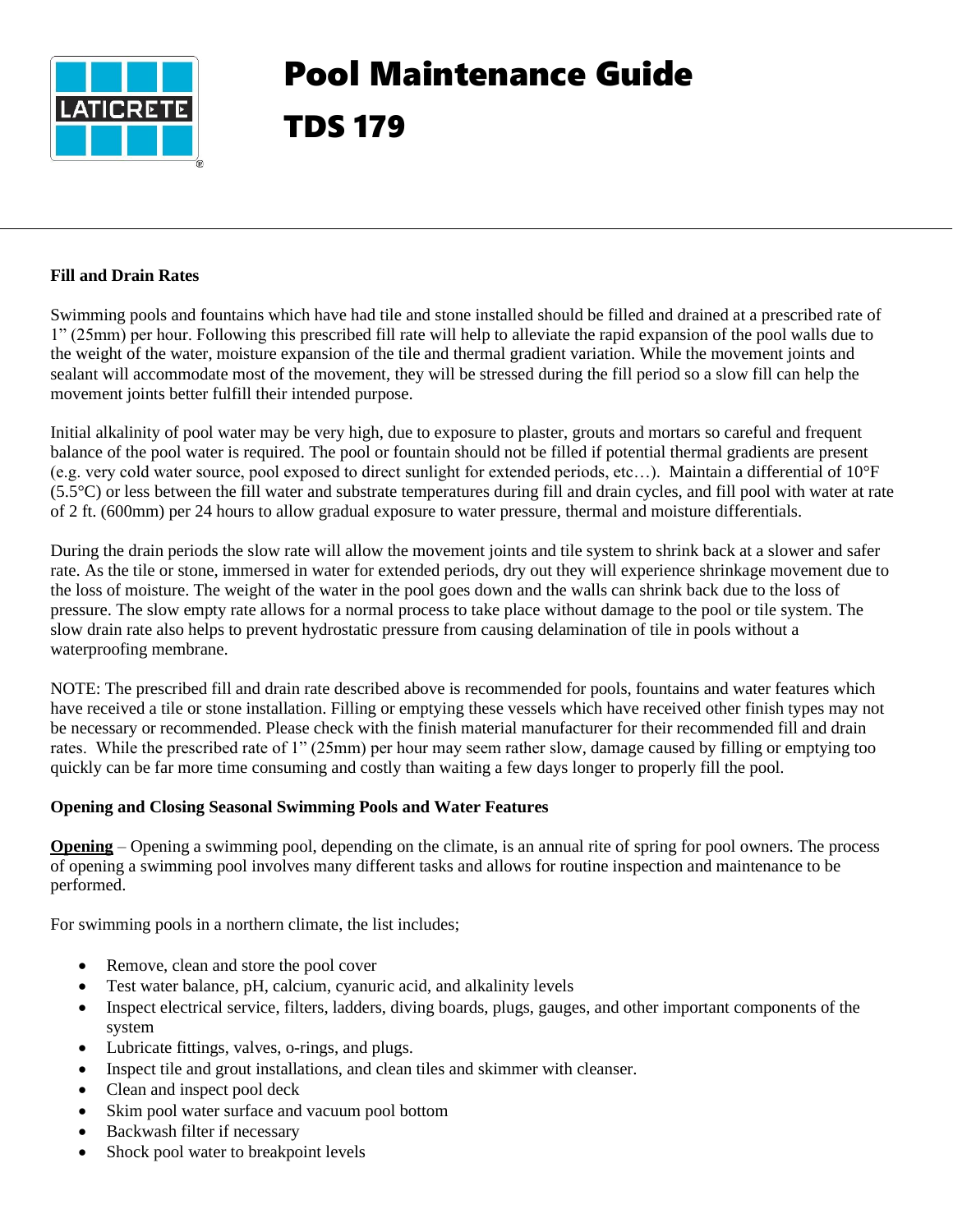Failure to inspect and correct any problems during the opening may result in down time of the pool during the warmer season when the pool will be utilized the most.

For swimming pools in southern climates, where the pool will be open year round, it is still necessary for an inspection and maintenance regimen to be followed. This will help keep the pool sanitary and safe for the users and prevent significant down time due to improper upkeep. In many cases a professional pool maintenance company is utilized to make sure that the pool is running efficiently, the pool mineral and chemical levels are properly maintained, and that the entire pool system is working correctly.

**Closing** – Closing a pool for the winter is also a common sight in cold weather climates. The process of closing a pool is just as important to the long term performance of the pool as the opening. Some of the steps to closing the pool properly typically include (check local guidelines for proper pool closing requirements);

- Balance the pool water chemistry, typically to the following levels;
	- $O$  pH:  $7.2 7.6$
	- o Alkalinity:  $80 120$  parts per million (ppm)  $[80 120$  mL/L]
	- o Calcium Hardness: 180 220 ppm
	- Remove skimmer baskets, cleaners, ladders, wall fittings, and solar blankets from the pool
- Lower the water level in the pool to below the skimmer level
- Drain all pumping, filtering, heating, and sanitizing equipment to prevent damage caused by freezing
- Lubricate o-rings, valves and plugs to make opening the pool in the spring easier
- Clean and vacuum the pool
- Winterize the plumbing by blowing out the lines and plug the lines with expansion plugs
- Add winterizing algaecide
- Cover the pool with a tight fitting cover

In warmer climates many people simply reduce the amount of filtration times per day and also find that the pool requires fewer chemicals. As the use of the pool decreases, the opportunity to inspect and provide maintenance to the pool increases.

NOTE: It is important to note that swimming pools and water features which are in use year round also require the same regular attention and maintenance as seasonal swimming pools and water features.

#### **Water Treatments and Tile Installations**

**Water Chemistry** – Water, by itself, is rarely free of harsh minerals and various chemicals or contaminants (e.g. bacteria, ammonia, living organisms, and other pollutants). Some of these contaminants are evident in the water used to fill the pool, some come from certain environmental factors, and others result from pool chemistry. The fact is that the majority of these minerals and impurities must be eliminated from your pool. To do this requires the addition of certain chemicals to combat the undesired effects caused by the contamination, and to have the proper amount of minerals to achieve "balanced water". Alkalinity, pH, and hardness are your water balancers and are responsible for creating optimal water chemistry. If these levels are within their desired ranges, if water circulation is adequate, and a proper maintenance program is followed, the result will be clean, clear sparkling blue water.

When water is considerably less than saturated (minerals) it is said to be in a corrosive or aggressive condition. When water is over saturated and can no longer hold the minerals in solution it is in a scaling condition. Balanced water is that which is neither over-saturated nor under-saturated. Water which is under saturated will attempt to saturate itself by dissolving everything in contact with it in order to increase its own mineral content. Water which is over saturated will attempt to rid itself of this content by precipitating minerals out of solution in the form of scale. This gives a whole new meaning to the phrase "water seeks its own level".

Once water chemistry is balanced, though, it can be lost within 24 hours. Maintaining proper water balance requires constant monitoring, testing and chemical additions. Unfortunately, water chemistry balance is not as easy as adding one pound of treatment every other day; it requires knowledge, good record-keeping, patience, and dedication to keep the pool functioning properly and the users of the pool safe.

To get a better understanding of pool water balance we will look at several aspects of water treatment;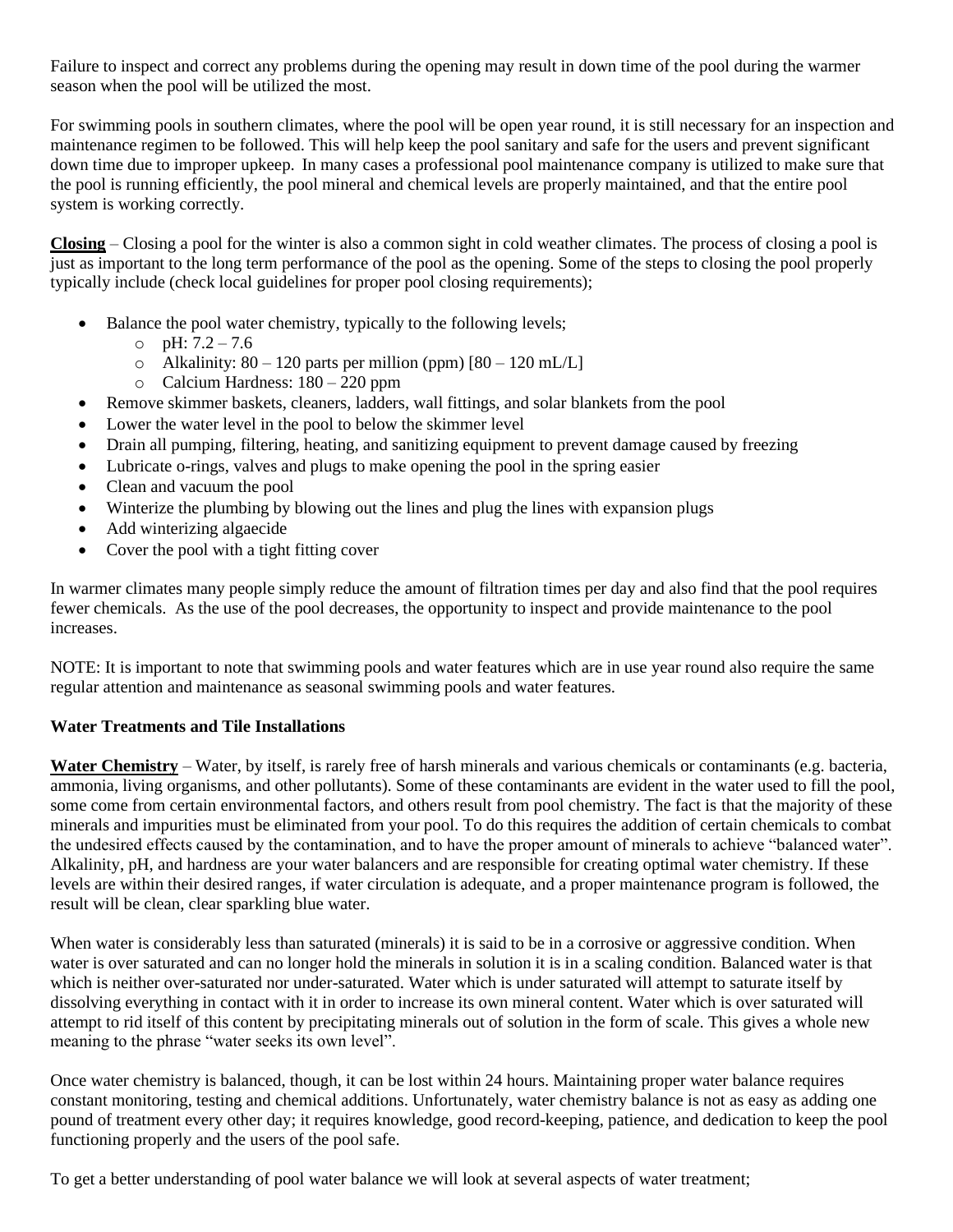Sanitizers – a pool sanitizer and its accompanying shock is commonly referred to as a sanitizer, a disinfectant or an oxidizer, but, these products must be able to able to perform all 3 tasks.

- Sanitizing killing all bacteria, living organisms and other contaminates that are present in water;
- Disinfecting kills all potential disease-carrying capabilities of these bacteria, living organisms and other contaminates
- Oxidizing oxidizes any ammonia that is present in the pool due to environmental factors, fertilizers blowing into the pool, or swimmer waste (e.g. urine, saliva, perspiration, suntan lotions, saliva, body oils, etc…). Ammonia is usually only oxidized using a pool shock suitable for use with the sanitizer being used in the pool.

There are currently several methods for sanitizing pools, fountains and water features;

**Chlorine** – Chlorine is the most commonly used pool sanitizer in the industry today. Chlorine will take a leadership role in sanitizing, disinfecting and oxidizing when present in any water. Unfortunately, it is not as easy as adding chlorine to your pool from time to time, expecting the water to stay crystal clear and sparkling. The chlorine levels must be monitored on a continual basis based on environmental conditions (e.g. temperature, humidity, sunlight, rain, wind, and evaporation) and bather load. Failure to do so can cause the water to turn murky and green with the growth of algae.

For a better understanding of chlorine and how it works we will look at some terminology regarding this type of chemistry;

- Chlorine Demand the amount of chlorine needed to kill bacteria, living organisms and other pollutants in the water.
- Free Chlorine the chlorine not presently being used to kill bacteria, living organisms or other pollutants in the water.
- Chloramines formed when chlorine combines with ammonia in pool water. Chloramines are ineffective at sanitizing, disinfecting and oxidizing pool water.
- Total Chlorine the combined reading combination of Free Chlorine and Chloramines.

Chlorine levels are measured on two scales; Total Chlorine and Free Chlorine. The results of testing for Total Chlorine tells you when to shock the pool to get rid of excess chloramines and ammonia, and, the test results for Free Chlorine tells you when to add chlorine to the pool. When chlorine is added to water, a dissociation occurs. In other words,  $Cl_2$  (chlorine)  $+ 2H<sub>2</sub>0$  (water) = HOCl (hypochlorous acid) + HCl (hydrochloric acid). Hypochlorous acid is the active by product of this reaction that is responsible for killing bacteria, living organisms or other pollutants in the pool water. The chlorine molecule or ion kills microorganisms by entering through cell walls and destroying inner enzymes, structures and processes. When this occurs the cell is effectively deactivated or oxidized. The hypochlorous molecule or ion continues working until it combines with a nitrogen or ammonia compound, becoming a chloramine, or is broken down into its component atoms, becoming deactivated itself.

Chlorine is available in many forms for use in a swimming pool;

- Granular Chlorine Granular chlorine has many advantages; it is fast dissolving, typically has 63% available chlorine, contains cyanuric acid, has a long shelf life, has a pH level of 6.8 (fairly close to the desired level), does not add any by-products to the water, and can be used both for sanitizing and shocking. Disadvantages include a cost higher than chlorine tablets and less available chlorine than tablets.
- Chlorine Tablets easily the most common form of chlorine sold for pool treatments. Chlorine tablets contain about 90% available chlorine, possess cyanuric acid, have long shelf life, and are less expensive than granular chlorine. The disadvantages are few and are easily corrected. Chlorine tablets have a pH between  $2.8 - 3.0$ , which can lower the pH level in the pool water. If the pH level is not monitored and corrected often then degradation of metal in the pool, as well as cement based tile and stone installation materials (e.g. grout) can occur.
- Liquid Chlorine Liquid chlorine is inexpensive, easy to use, and begins working immediately after it is added to the pool or fountain. Disadvantages include the fact that liquid chlorine provides only about  $12 - 15\%$  available chlorine which can be exhausted quickly due to exposure to sunlight and a short shelf life. The use of liquid chlorine may also add unwanted salts to the pool water (a result of the production process of the liquid chlorine).
- Chlorine Gas Chlorine gas is reasonably inexpensive, provides 100% available chlorine and adds no by-products to the pool water. This form of chlorine is rarely used in swimming pools mainly because of its one significant disadvantage – if misused, chlorine gas is deadly. Chlorine gas is difficult to handle, making misuse easy.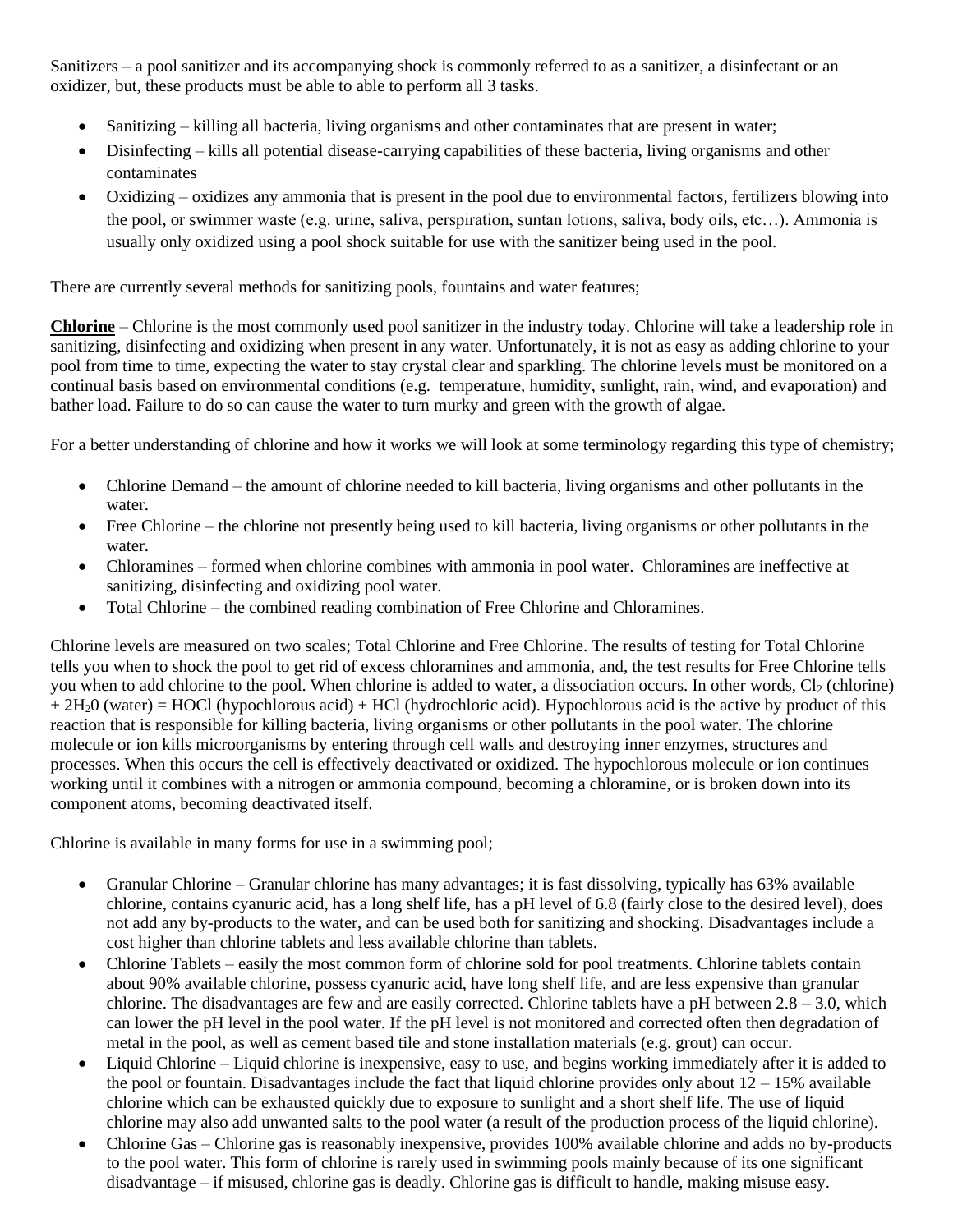Cyanuric acid is a necessary addition to any pool treated with a chlorine product. Chlorine tablets and granular chlorine are *Cyanurates*, which simply means they contain cyanuric acid. Typically sold as either "Conditioner" or "Stabilizer", cyanuric acid protects chlorine from being destroyed by sunlight. Cyanuric acid needs to be added whenever a pool is drained, cleaned and refilled because tap water contains almost none of this chemical. The recommended range for cyanuric acid is  $30 - 80$  ppm  $(30 - 80$  mL/L) with a maximum of 100 ppm. If the level of cyanuric acid rises above 100 ppm the only way to achieve a suitable reading is to drain the pool completely and refill with new water. Cyanuric acid has a pH of 4.0, so if the pH level is not monitored and corrected often then degradation of metal in the pool, as well as cement based tile and stone installation materials can occur.

**Bromine** – Bromine is an effective alternative to chlorine that comes in both tablet (far more commonly used) and granular forms. Bromine is far more stable at higher temperatures, and, as such, is used more often than chlorine to sanitize, disinfect and oxidize spas. Due to the presence of ammonia in pool water, bromamines (like chloramines) will be present in pool water. But, unlike chloramines, bromamines are at least marginally effective at assisting in sanitizing, disinfecting and oxidizing the water. Unlike chloramines, bromamines will breakdown by themselves but they should be removed from the water by regular shocking to maintain a stable water environment.

The main drawback of bromine, coupled with its non-chlorine shock, Potassium Peroxymonosulfate (required to get rid of ammonia and bromamines), is its expense. Bromine is more expensive than chlorine and only equally effective at producing results. Another drawback is that it will be destroyed by sunlight and that it cannot be protected by the use of cyanuric acid. Bromine has a pH of 4.0, therefore, constant monitoring of the pool water will be necessary to avoid possible problems caused by low pH (acidic).

Bromine by itself, cannot oxidize. In other words, to be effective, bromine requires a catalyst; and the catalyst is often chlorine. The tablet mixture is typically around 60% bromine, 28% chlorine and 12% inert ingredients. Bromine levels should be maintained at  $2.5 - 4.0$  ppm  $(2.5 - 4$  mL/L) with an industry accepted minimum level of 2.0 ppm  $(2.0$  mL/L). It is best to add bromine when the level reaches 2.5 to avoid any potential problems.

Ozone – In its natural state, ultraviolet (UV) light from the sun converts oxygen molecules into ozone molecules. Ozone is the earth's natural purifier and cleaner; and this fact makes it a perfect choice to assist in the sanitization of swimming pool water. Ozone is a supplement to be used with chlorine or bromine to fully sanitize the pool water. In combination the end result is crystal clear, sparkling water at a fraction of the cost of using chlorine and bromine alone. In fact, ozone has been proven to purify, clean and sanitize pool water faster and more effectively than traditional chlorine or bromine alone.

When used in conjunction with chlorine or bromine, ozone will kill or get rid of all bacteria, living organisms, ammonia, swimmer wastes, algae, dirt, debris, and other contaminants virtually on contact. This is done with no odor and without leaving any by-products in the water, other than oxygen.

The ozone sanitizing process works by placing an ozonator in-line with the pool circulation equipment after the filter. Water flows through the pump and passes through the filter where any dirt, debris or particles are trapped. The water continues through the heater (if present) and then through the ozonator where the water will be exposed to a specific wavelength of UV light. The UV light converts oxygen molecules into ozone molecules where the water is cleaned naturally.

**Salt-Water** – Salt-water pools are becoming more and more prevalent, and this method of sanitizing a pool is very effective. A salt-water pool has 3 main components; salt, a salt cell and a control box.

Please note that the level of salt used to sanitize a swimming pool or fountain is not the same as ocean salt-water. Ocean salt-water contains about 20,000 ppm (20 mL/L) of salt, while a salt-water pool contains only about 3,000 ppm (3 mL/L). At 3,000 ppm (3mL/L) you generally cannot even taste the salt; in fact, your eyes contain about 9,000 ppm (9 mL/L) of salt. Any water under 6,000 ppm (6 mL/L) is still considered fresh water.

A salt-water pool system works to sanitize a pool, because chlorine can be produced by running the salt-water through a series of plates (the salt cell) with opposite electrical charges. As the water passes through these plates, electrolysis takes place which releases the chlorine in the salt. The control box sends electricity to the salt cell and controls how much chlorine is produced by regulating how long the electricity is applied to the cell.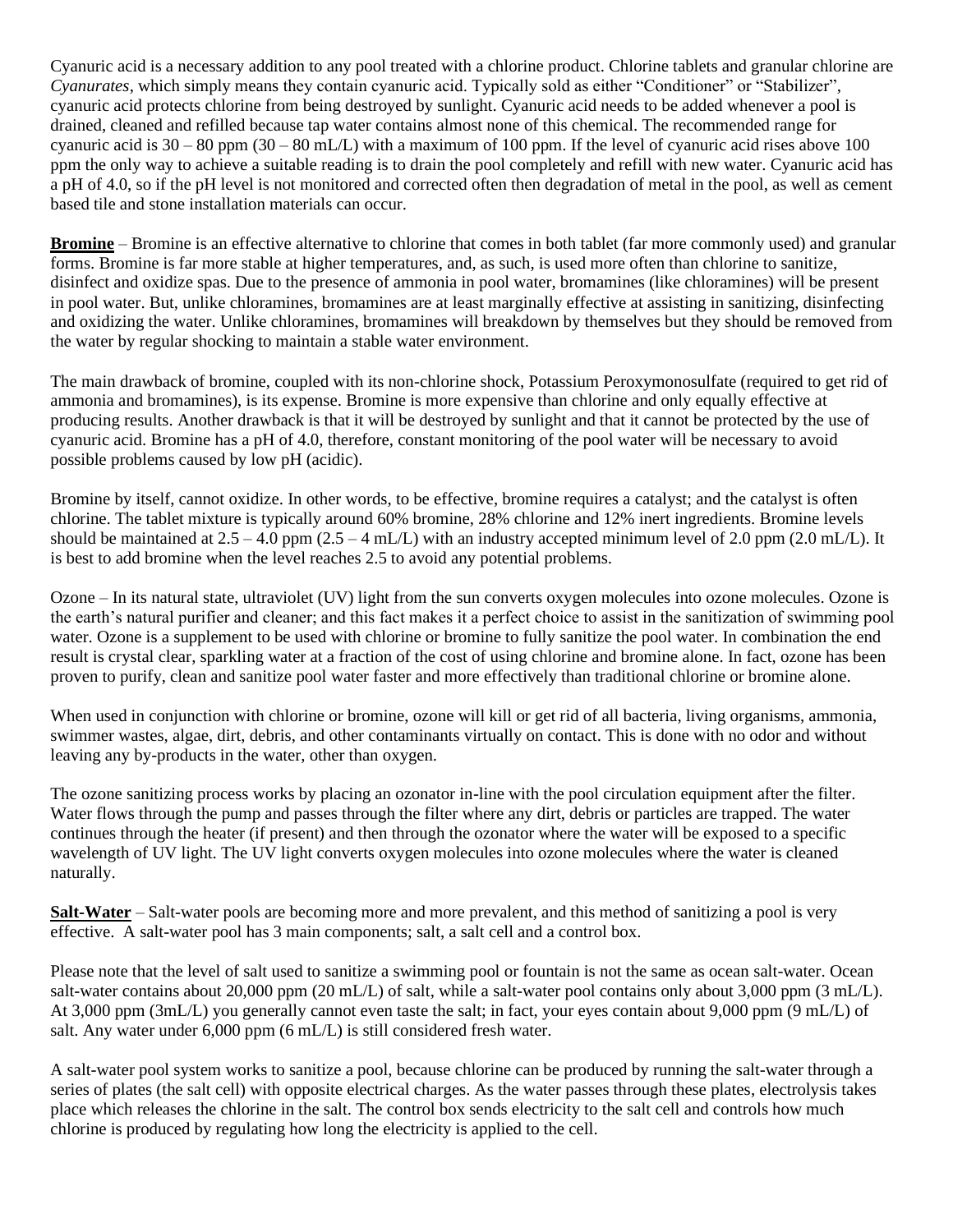Salt-water pools do not have the ability to shock the pool water so a chlorine shock (super chlorinator) is used to quickly raise the chlorine level when necessary. Cyanuric acid would also be required at  $30 - 80$  ppm  $(30 - 80$  mL/L) since chlorine is the result of the salt-water electrolysis process. Another benefit of salt-water pools is that the water is softer, since salts are commonly used to soften water. Salt-water may have an impact on a tile or stone installation system as well as many other cement-based finishes; efflorescence.

**Mineral Balance** – When discussing minerals in water chemistry the reference is usually to the presence of copper, iron, calcium, manganese, and magnesium, as well as various other minerals. Water is a solvent, in fact, it is often referred to as the universal solvent. As a solvent, when water chemistry is out of balance, water will dissolve any metallic material that it comes in contact with to satisfy its own needs for certain minerals and to achieve saturation point. After achieving saturation point, water will rid itself of any excess dissolved material (also known as the precipitation point of water). In fact, water has the ability to dissolve, corrode, stain, scale, or calcify any surface in your pool in which the water comes in contact. This list of surfaces includes walls, floors, ladders, handrails, light fixtures, internal pump and filter parts, grout, adhesives, and stone. The fact that water is extremely volatile and must be kept under close supervision is critical to the long term performance of any pool system. The effects of improper mineral (metal) balance can also lead to colored water, stains and the formation of scale.

Measurement of pool chemicals and minerals utilize parts per million (PPM) as their reading and pH is measured using the pH scale.

| <b>Chemical</b>               | <b>Minimum</b>                | <b>Ideal</b>                             | <b>Maximum</b>                         |  |
|-------------------------------|-------------------------------|------------------------------------------|----------------------------------------|--|
| Chlorine                      | 1 ppm $(0.001 \text{ mL/L})$  | 2 - 3 ppm $(0.002 - 0.003$ mL/L)         | 4.0 ppm $(0.004 \text{ mL/L})$         |  |
| Cyanuric Acid                 | 25 ppm $(0.025 \text{ mL/L})$ | 30 - 80 ppm $(0.03 - 0.08 \text{ mL/L})$ | 100 ppm $(0.1 \text{ mL/L})$           |  |
| <b>Bromine</b>                | 2 ppm $(0.0002 \text{ mL/L})$ | 2.5 - 4 ppm $(0.0025 - 0.004$ mL/L)      | 5 ppm $(0.005 \text{ mL/L})$           |  |
| <b>Total Alkalinity</b>       | 60 ppm $(0.06 \text{ mL/L})$  | 80 - 120 ppm $(0.08 - 0.12$ mL/L)        | 180 ppm $(0.18 \text{ mL/L})$          |  |
| Calcium Hardness              | 150 ppm $(0.15 \text{ mL/L})$ | 200 - 400 ppm $(0.25 - 0.4$ mL/L)        | 1000 ppm $(1.0 \text{ mL/L})$          |  |
| <b>Total Dissolved Solids</b> | <b>NA</b>                     | <b>NA</b>                                | Shall not exceed 1500 ppm <sup>*</sup> |  |
| Cyanuric Acid                 | 0 ppm $(0 \text{ mL/L})$      | 0 ppm $(0 \text{ mL/L})$                 | $0.1$ ppm $(0.0001$ mL/L)              |  |
| pH                            | 7.2                           | $7.4 - 7.6$                              | 7.8                                    |  |

\* Shall not exceed 1500 ppm at start up.

pH - Although a pH of 7.0 is considered "neutral" for everyday water, it is not ideal for pool water. The ideal pH range for pool water is 7.2 - 7.8, which is slightly alkaline. Therefore, for a swimming pool, the pH scale has to be revised:

- A pH level between 1.0 7.19 will be considered acidic
- A pH level between 7.2 7.8 is ideal for a pool.
- A pH level between 7.81 14.0 will be considered alkaline

pH can be raised or lowered with the addition of certain chemicals. Sodium Bisulfate is commonly used to reduce pH and Sodium Carbonate is commonly used to raise pH.

**Alkalinity** – Alkalinity is often confused with pH as a unified and singular water-balancing chemical. While alkalinity has a definite affect on pH, they are certainly not the same. A pH test will show the acidity or alkalinity of water, while the Alkalinity test will show the quantity of alkaline material in the water. Some alkaline material is required in the water to maintain proper water chemistry. Both pH and Alkalinity play a role in achieving and maintaining water chemistry; therefore, both must be adjusted on a regular basis. It should also be known that the Alkalinity level must be adjusted first and then the pH. This is because Alkalinity acts as a buffer for pH; if Alkalinity is in range, the pH is far less likely to fluctuate.

**Hardness** – The Hardness of pool water is related to Alkalinity. Hardness measures the amount of certain minerals which are present in pool water. Hardness typically gets into the water from the source where water can come into contact with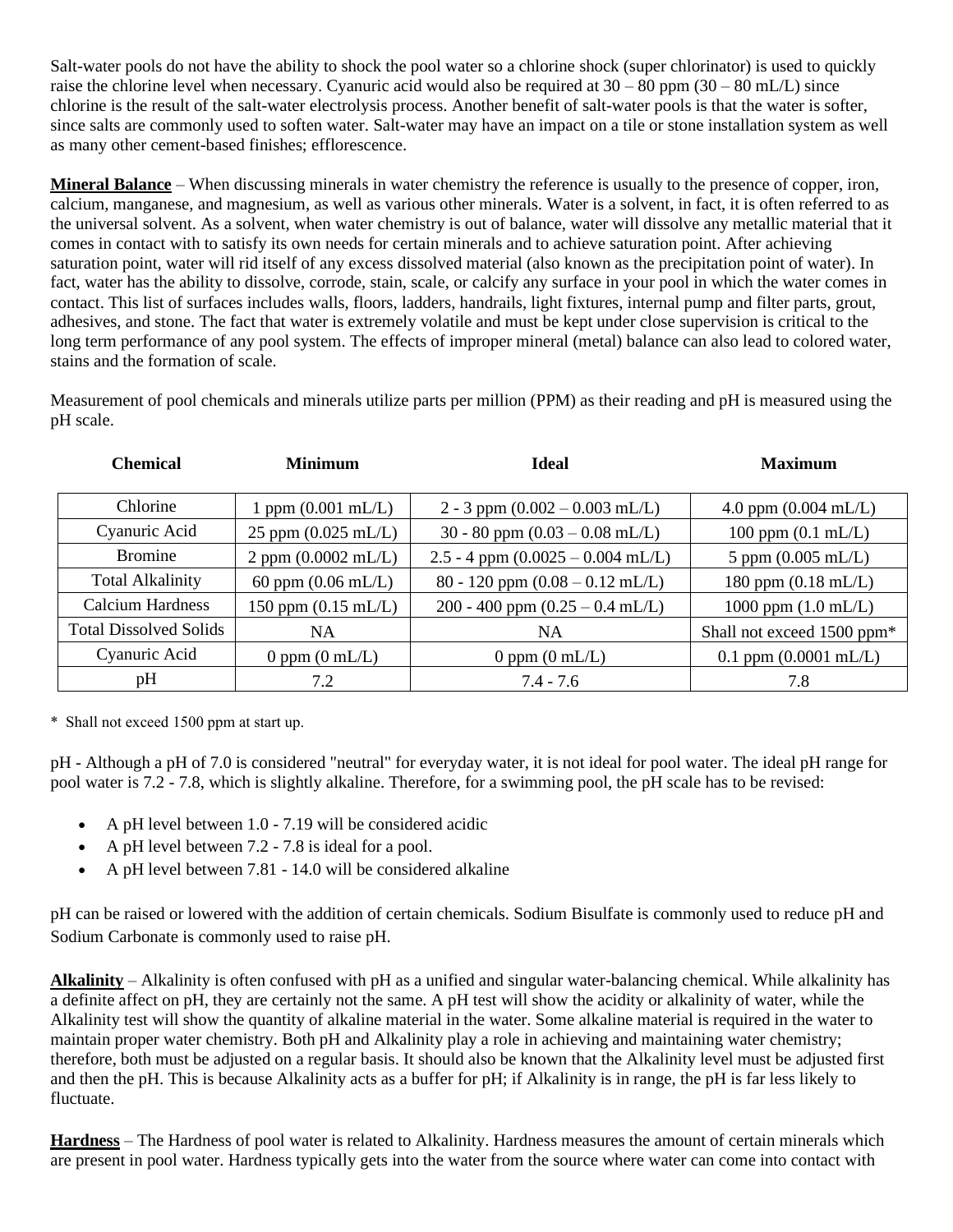different minerals. If the minerals are easily dissolved, then the Hardness level will be high. Concurrently, if the minerals are not easily dissolved then the Hardness level will be low.

Typically, Hardness levels should be maintained between  $200 - 450$  ppm  $(0.2 - 0.45$  mL/L) with a maximum of 500 ppm (0.5 mL/L). Maintaining Hardness levels within the accepted range is important and levels too high or too low can lead to a variety of problems. If the Hardness level gets too low these problems may occur;

- Dissolved metallic parts of your pool
- Stained and etched concrete or cement products in your pool (including cement based grout)
- Stained liner in vinyl-lined pools
- Blistering or delamination of fiberglass in fiberglass pools
- Minimizes the effects of chlorine or bromine
- Foam
- Eye and skin irritation

If the Hardness level in a pool is too low, it can be raised with the addition of Calcium Chloride.

If the Hardness level gets too high the following problems can occur;

- Cloudy water
- Scale formation (heavy metal minerals in suspension which form deposits on interior pool surfaces)
- Poor filtration (caused by scale build up in plumbing which restricts water circulation)
- Minimizes the effects of chlorine
- Eye and skin irritation

If the hardness level is too high then lowering it should be done immediately, however, it is not possible to lower the Hardness level with the addition of a chemical or treatment. The Hardness level can only be lowered by draining the pool, either partially or completely.

**Metals** - Metals can be introduced into the pool or spa from source water at the time of filling and through subsequent water replacements, or, can come from metal fixtures located in the pool or water treatment algaecides. Pool maintenance personnel should test the source water prior to filling the pool to determine initial levels of metals. The use of a Metal Sequestering Agent is recommended to rid the water of the excess minerals which lead to elevated Hardness levels.

| <b>Metal</b> | <b>Sources</b>                                    | Colors                          | <b>EPA Limits</b> |  |
|--------------|---------------------------------------------------|---------------------------------|-------------------|--|
| Copper       | Copper algaecides, ionizers, corrosion of copper  | Blue, green, blue/green, black, | $1.0$ ppm         |  |
|              | pipes, fittings and heaters                       | dark red, purple, or teal       |                   |  |
| Iron         |                                                   | Dark red, brown, black, gray or | $0.3$ ppm         |  |
|              | Source water, corrosion of iron pipe and fittings | green                           |                   |  |
| Manganese    | Source water                                      | Pink, red, black, or red        | $0.05$ ppm        |  |

**Total Dissolved Solids (TDS)** – Total dissolved solids is a measurement of the total amount of matter (minerals, chemical residue and other particles) that remain in water after evaporation. As water evaporates, only the water itself evaporates while the particulate matter remains in the pool water. It is necessary to replace water lost to evaporation with tap water, or other source, as well as additional chemicals. This new addition of water and chemicals will increase the TDS in the water.

This process will continue for extended periods and the TDS will continue to rise. However, if the amount of solids in the pool water gets too high then the particulate matter will acts as a sponge and minimize the effects of new pool chemicals added to the water. Typically, it takes  $6 - 8$  years for the TDS level to reach a critical level, and the only way to correct the problem is to empty water from the pool and replace with new water. TDS should never exceed 1,500 ppm.

If the Total Dissolved Solids get too high, the following indicators or problems may occur;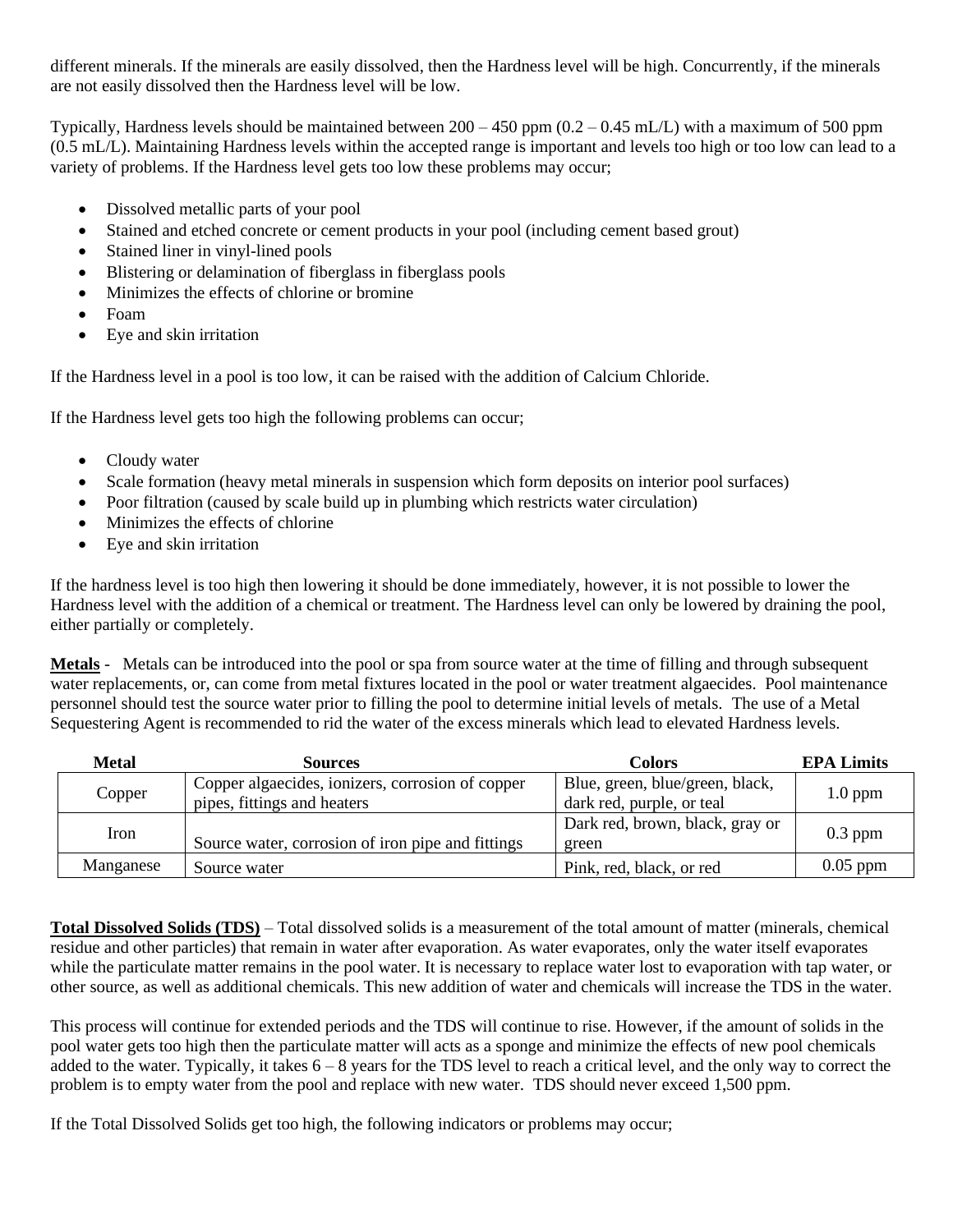- Continual addition of excess chemicals
- Water chemistry tests fine but water is not clean and sparkling (water has an unusual appearance, but you can still see the pool bottom)
- Algae growth despite a good chlorine reading and pool water chemistry
- Varying and false readings on chemical tests

### **Langelier Saturation Index (LSI)**

The Langelier Saturation Index is an indication of the calcium carbonate solubility of the pool water and its effect on pool surfaces and equipment. In swimming pools, the LSI should be maintained between a minimum of -0.3 and a maximum of 0.5, and ideally between 0.0 and 0.5. The LSI is used to predict the tendency of the pool water to form calcium scale, or its ability to etch plaster, concrete and cementitious grout. There may also be an indirect impact on corrosion of metal surfaces. Values below 0.0 indicate a net ability to be corrosive, while values above 0.0 indicate a tendency to scale.

The Langelier Saturation Index formula is  $LSI = pH + TF + AF + CF - 12.1$ . The 12.1 is a constant applied when Total Dissolved Solids (TDS) is between 0 and 1,000 ppm. When TDS is greater than 1,000 ppm consult with your local pool water specialist or refer to ANSI/APSP-11 2009 for more information.

| Temperature                                                                                                                                                                                                                                                 |     | Total Alkalinity <sup>†</sup> |     | Calcium Hardness |     |  |  |
|-------------------------------------------------------------------------------------------------------------------------------------------------------------------------------------------------------------------------------------------------------------|-----|-------------------------------|-----|------------------|-----|--|--|
| $\mathrm{P}$                                                                                                                                                                                                                                                | TF  | ppm                           | AF  | ppm              | CF  |  |  |
| 32                                                                                                                                                                                                                                                          | 0.0 | 25                            | 1.4 | 25               | 1.0 |  |  |
| 37                                                                                                                                                                                                                                                          | 0.1 | 50                            | 1.7 | 50               | 1.3 |  |  |
| 46                                                                                                                                                                                                                                                          | 0.2 | 75                            | 1.9 | 75               | 1.5 |  |  |
| 53                                                                                                                                                                                                                                                          | 0.3 | 100                           | 2.0 | 100              | 1.6 |  |  |
| 60                                                                                                                                                                                                                                                          | 0.4 | 125                           | 2.1 | 125              | 1.7 |  |  |
| 66                                                                                                                                                                                                                                                          | 0.5 | 150                           | 2.2 | 150              | 1.8 |  |  |
| 76                                                                                                                                                                                                                                                          | 0.6 | 200                           | 2.3 | 200              | 1.9 |  |  |
| 84                                                                                                                                                                                                                                                          | 0.7 | 250                           | 2.4 | 250              | 2.0 |  |  |
| 94                                                                                                                                                                                                                                                          | 0.8 | 300                           | 2.5 | 300              | 2.1 |  |  |
| 105                                                                                                                                                                                                                                                         | 0.9 | 400                           | 2.6 | 400              | 2.2 |  |  |
|                                                                                                                                                                                                                                                             |     | 800                           | 2.9 | 800              | 2.5 |  |  |
| Use the reading closest to your actual reading in choosing the factor.                                                                                                                                                                                      |     |                               |     |                  |     |  |  |
| <sup>†</sup> Total alkalinity in this context refers to the total of carbonate and bicarbonate<br>alkalinity. If cyanuric acid is used, a correction factor must be used (refer to local<br>pool water specialist for the cyanuric acid correction factor). |     |                               |     |                  |     |  |  |
| Source: ANSI/APSP-11 2009                                                                                                                                                                                                                                   |     |                               |     |                  |     |  |  |

For example: The Langelier Saturation Index of pool water (without cyanuric acid correction factor) with a pH of 7.6, a temperature of 81°F (TF), Total Alkalinity (AF) of 100, and Calcium Hardness (CF) of 400 is calculated as **LSI = 7.6 +**   $0.7 + 2.0 + 2.2 - 12.1 = 0.4$ .

#### **Pool Water Chemistry and How It Affects Tile or Stone Installations**

Maintaining pool water chemistry at proper levels is extremely important, not only to the owner and users of the pool, but also to the tile or stone installation or plaster located in the pool. Pool water, which is out of balance, can be unhealthy, unsightly, as well time consuming and expensive to correct. Correcting any problems with pool chemistry can actually take the pool out of use for a period of time until the proper balance is achieved to ensure the safety and well being of the pool users.

Tile and stone installations may also be affected by the pool chemistry. A big difference between correcting the pool water chemistry and fixing the tile or stone installation is how long the pool may be out of commission to make repairs. Let's look at how pool water chemistry can cause problems with a tile or stone installation;

The pH of pool water should be between 7.2 and 7.8 on the pH scale. If the pH level gets too low, then any cementitious material within the pool can be affected. Portland cement is reactive when exposed to acids and this exposure can have a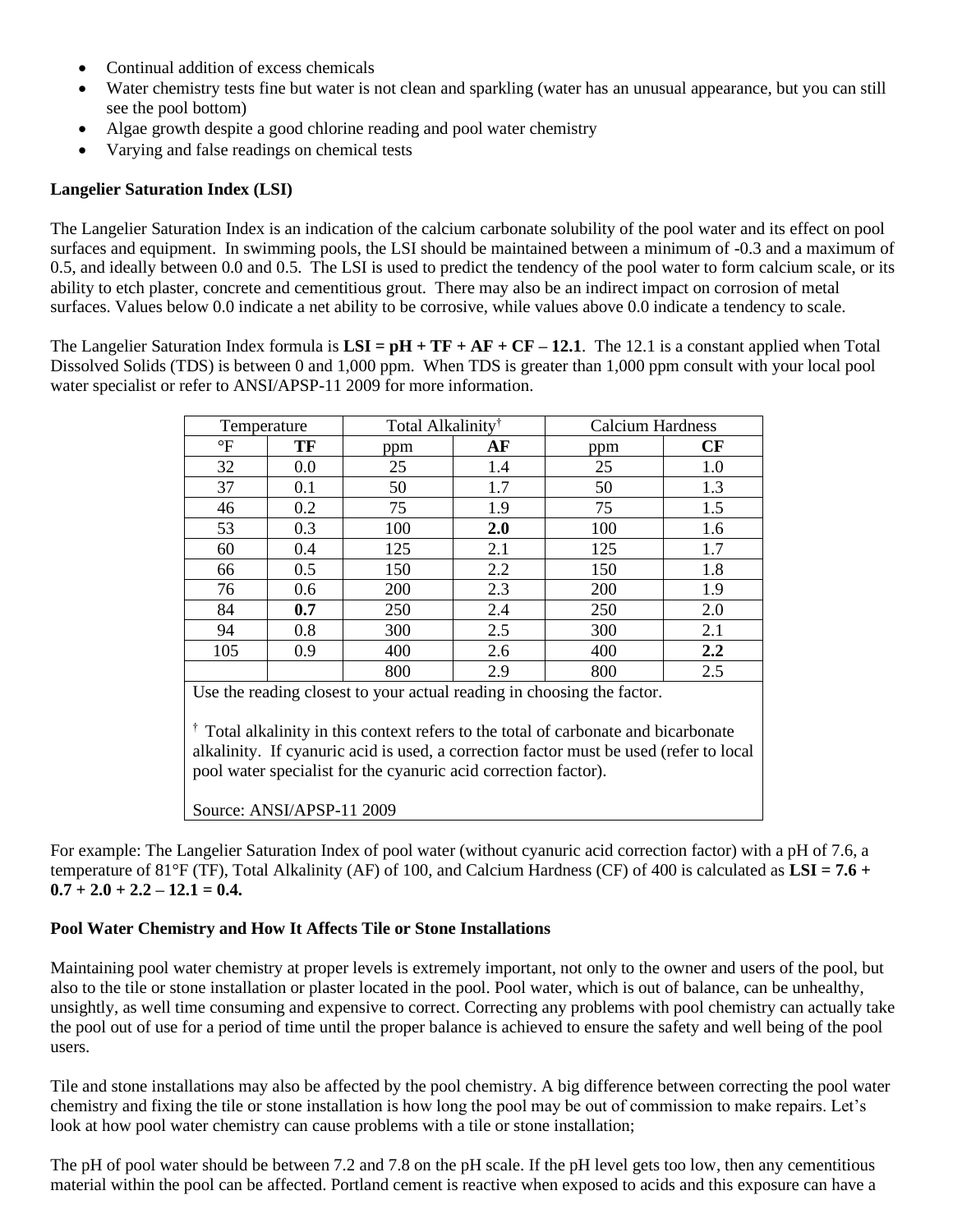deteriorating affect on the concrete or cement based product (e.g. grout, plaster, gunite). While the level of acidity is usually not very strong, there can be cumulative effects if the problem is not treated promptly or repeats over periods of time. If the pH of the pool is too low (acidic) the effects on the tile or stone installation can be;

- Etched cement based grout or plaster
- Cement based grout or plaster erosion
- Blotchy cement based grout or plaster
- Fading cement based grout color
- Calcite loss in marble and limestone (loss of stone surface material)
- Calcium loss in portland cement based installation materials which can lead to weakening and erosion of materials.
- Stains on horizontal grout or plaster

If the pH of the pool water gets too high (alkaline) the effects on the tile or stone installation can be;

- Scale formation on pool walls and floor
- Greater potential for algae growth

If the Total Alkalinity and/or Total Hardness of the pool water get outside of their specific ranges there could be an effect on a tile or stone installation. If the Alkalinity or Hardness gets too low the effects on tile or stone can be;

- Staining and etching of cement based grout or plaster
- Stains (in the stone and/or grout) caused by dissolving metallic components of the pool

A problem resulting from Alkalinity and/or Total Hardness of the pool water being too high can lead to this effect on the tile or stone installations;

• Scale formation on pool walls and floors

Pool water balance issues are very common in public pools and water features. The use of epoxy based grouts and setting material is a great choice to help overcome some of these potential issues. Epoxy materials will not be affected by the etching or erosion problems inherent in cement based products by pH, alkalinity and hardness imbalance. LATICRETE recommends the use of SPECTRALOCK® PRO Premium Grout\* or SPECTRALOCK PRO Grout for all submerged pool, fountain, spa, or water feature installations. SPECTRALOCK PRO Premium Grout and SPECTRALOCK PRO Grout utilize non-pigmented technology which means that the grout will not become blotchy or fade due to imbalanced pool water chemistry.

LATAPOXY® 300 Adhesive or LATAPOXY BIOGREEN™ 300 will provide the ultimate in adhesive performance in submerged installations. Providing incredible bond strength and high chemical resistance, LATAPOXY 300 Adhesive or LATAPOXY BIOGREEN™ 300 are the products of choice for direct bond installations in pools and spas with steel or fiberglass shells.

## **Tile Installation Maintenance and Repairs**

It will be necessary, from time to time, to inspect the pool for possible problems with plumbing, lighting, fixtures, tile or stone, and fittings/connections. Improper water balance and exposure to chemicals can lead to potential problems with these installations so routine inspection is required. During some of these inspections, repairs and water balancing treatments it will be necessary to drain the pool.

Replacing tile, stone or grout should only be attempted when a pool is drained and sufficiently dry to accept a tile or stone installation. There should be no repairs or replacement attempted while submerged. To replace any tile, stone or grout in a pool, fountain, water feature or spa the use of any of the LATICRETE materials listed in the LATICRETE Tiled Swimming Pools, Fountains and Spas Technical Design Manual - Section 7 can be used for the particular substrate in question. After repairs are made, allow for an ample amount of time for the tile setting materials (e.g. thin-set, grout, sealant, etc...) to fully cure prior to filling the pool at the prescribed rates as stated earlier.

It is not the goal of this Technical Data Sheet to provide advice or recommendations for the proper treatment of swimming pool, fountain, water feature, or spa water. The best advice that we can offer along these lines is to consult with a pool